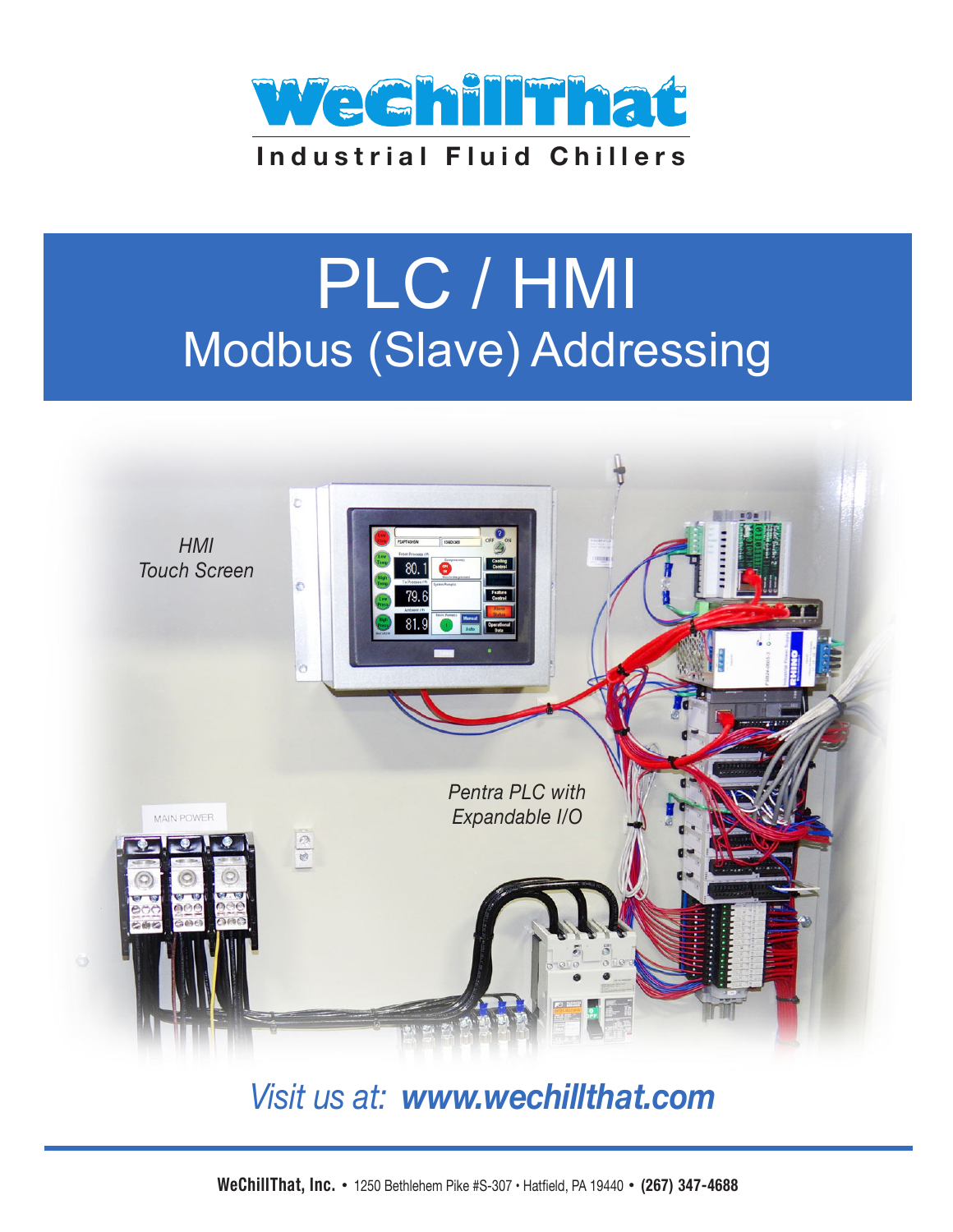

## **IMPORTANT! READ BEFORE STARTING WORK**

- Equipment must be installed by qualified personnel in accordance with all local and national codes.
- Remote (external) data communication with **WeChillThat** process chillers equipped with the IDEC Pentra PLC and IDEC touch screen HMI is possible using MODBUS communication protocol (only) over a TCP Ethernet network or serial (RTU) provided the Pentra PLC is equipped with an optional serial interface card.
- In the case of Ethernet communications, an optional MOXA Ethernet switch must be installed in the chiller or field mounted. This switch will provide an additional network port making remote communications possible.
- There are a variety of ways to connect **WeChillThat** PLC / HMI equipped chillers to a local network. In many cases, a special static IP (matching the building network subnet) must be installed by the factory to make remote communications possible.
- Building automation systems (BAS) must point at the Pentra PLC and be capable of controlling MODBUS Slave devices over a TCP (Ethernet) or serial (RTU) network.
- **WeChillThat, Inc.** does not provide network support as part of its standard limited manufacturers warranty.
- **Users attempting MODBUS communication with the Pentra PLC take full responsibility for their actions. Pentra is set to Slave Mode meaning user has the ability to read or write to any one of the addresses provided. Errors writing to a PLC can cause catastrophic damage to the process chiller, connected load, general property damage and personal injury even death**.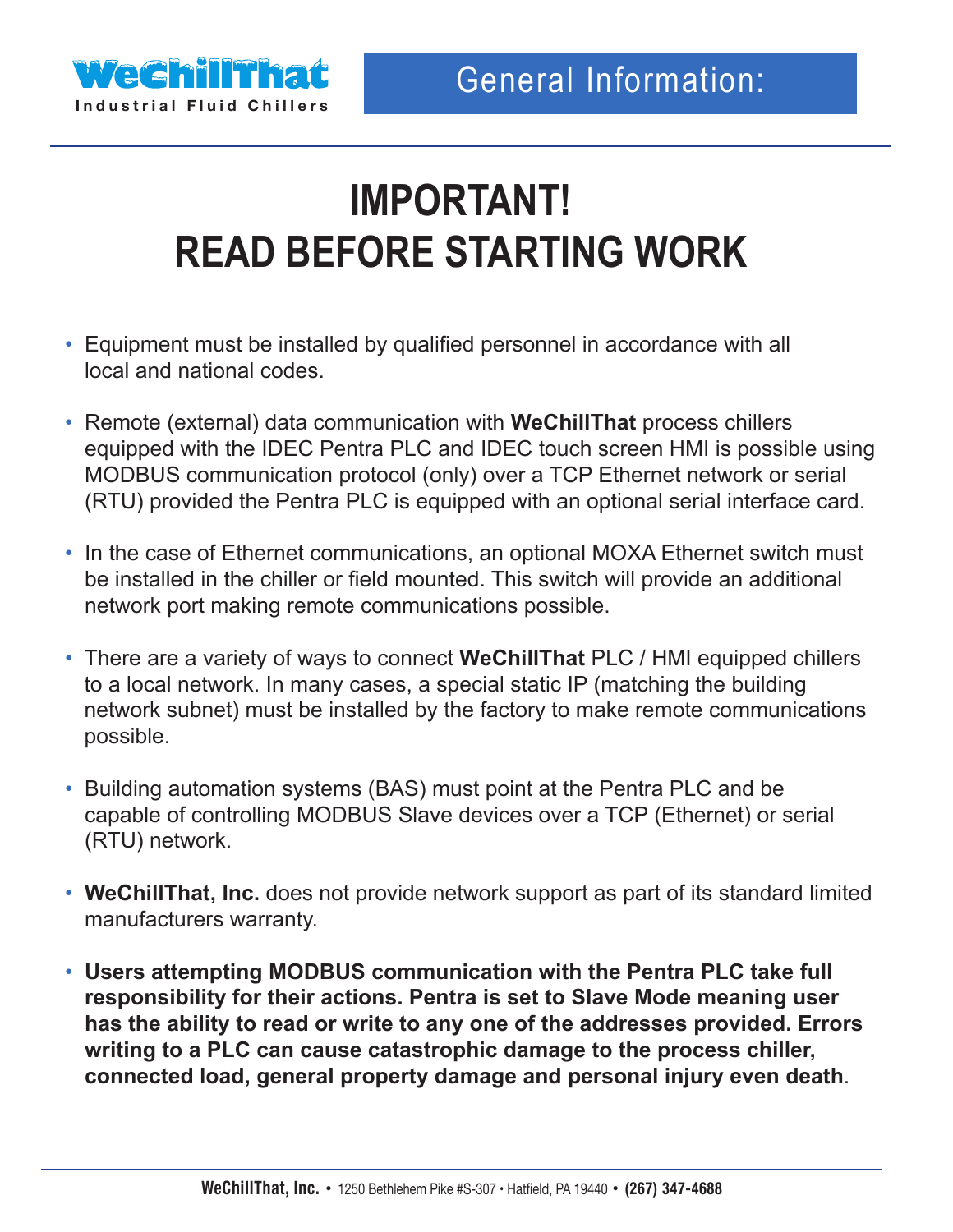

| <b>TYPE</b>         | <b>DESCRIPTION</b>                         | <b>MODBUS ADDRESS</b> | *MODBUS COMMAND                                       | <b>DATA FORMAT</b> |
|---------------------|--------------------------------------------|-----------------------|-------------------------------------------------------|--------------------|
| Alarm Status        | CP-1 High Pressure Alarm                   | 001009                | 01 Read Coil Status                                   | <b>Bit</b>         |
| <b>Alarm Status</b> | CP-1 Low Pressure Alarm                    | 001011                | 01 Read Coil Status                                   | <b>Bit</b>         |
| <b>Alarm Status</b> | CP-2 High Pressure Alarm                   | 001010                | 01 Read Coil Status                                   | Bit                |
| <b>Alarm Status</b> | CP-2 Low Pressure Alarm                    | 001012                | 01 Read Coil Status                                   | Bit                |
| Alarm Status        | CP-1 Protection module                     | 001119                | 01 Read Coil Status                                   | Bit                |
| <b>Alarm Status</b> | CP-2 Protection module                     | 001120                | 01 Read Coil Status                                   | <b>Bit</b>         |
| <b>Alarm Status</b> | System Pump 1 Flow Alarm                   | 001069                | 01 Read Coil Status                                   | Bit                |
| <b>Alarm Status</b> | System Pump 2 Flow Alarm                   | 001070                | 01 Read Coil Status                                   | <b>Bit</b>         |
| <b>Alarm Status</b> | Recirc Pump Flow Alarm                     | 001015                | 01 Read Coil Status                                   | Bit                |
| <b>Alarm Status</b> | Tank Low Level Indicator                   | 001016                | 01 Read Coil Status                                   | <b>Bit</b>         |
| <b>Alarm Status</b> | Fluid High Temp Alarm                      | 001017                | 01 Read Coil Status                                   | Bit                |
| <b>Alarm Status</b> | Fluid Low Temp Alarm                       | 001018                | 01 Read Coil Status                                   | Bit                |
| Setpoint            | CP-1 Temperature Setpoint                  | 401201:401202         | 03 Read Holding Register<br>06 Preset Single Register | 32-Bit Float       |
| Setpoint            | CP-1 Differential Temperature<br>Setpoint  | 401205:401206         | 03 Read Holding Register<br>06 Preset Single Register | 32-Bit Float       |
| Setpoint            | CP-2 Temperature Setpoint                  | 401203:401204         | 03 Read Holding Register<br>06 Preset Single Register | 32-Bit Float       |
| Setpoint            | CP-2 Differential Temperature<br>Setpoint  | 401207:401208         | 03 Read Holding Register<br>06 Preset Single Register | 32-Bit Float       |
| Analog Value        | Ambient Temp (F)                           | 401047:401048         | 03 Read Holding Register                              | 32-Bit Float       |
| Analog Value        | TO Process Temperature (F)                 | 401051:401052         | 03 Read Holding Register                              | 32-Bit Float       |
| Analog Value        | FROM Process Temperature (F)               | 401049:401050         | 03 Read Holding Register                              | 32-Bit Float       |
| <b>Run Status</b>   | Compressor ONE run status                  | 000009                | 01 Read Coil Status                                   | <b>Bit</b>         |
| Run Status          | Compressor TWO run status                  | 000025                | 01 Read Coil Status                                   | Bit                |
| Run Status          | System Pump ONE run status                 | 000004                | 01 Read Coil Status                                   | Bit                |
| Run Status          | System Pump TWO run status                 | 000033                | 01 Read Coil Status                                   | Bit                |
| Run Status          | Recirc Pump run status                     | 000005                | 01 Read Coil Status                                   | Bit                |
| Run Status          | <b>Chiller Run Status Master</b><br>Switch | 001003                | 01 Read Coil Status<br>05 Force Single Coil           | Bit                |

\* As a Modbus slave, all PLC data registers are set up for full read/write access. In the table above, we have provided a column indicating "Read/Write" as a recommendation only. Great care must be taken by user when access data registers in the above table. Incorrect settings can result in equipment damage, property damage, personal injury even death. Please proceed with extreme caution.

*Modbus - Network Address Table (Continued on back...)*